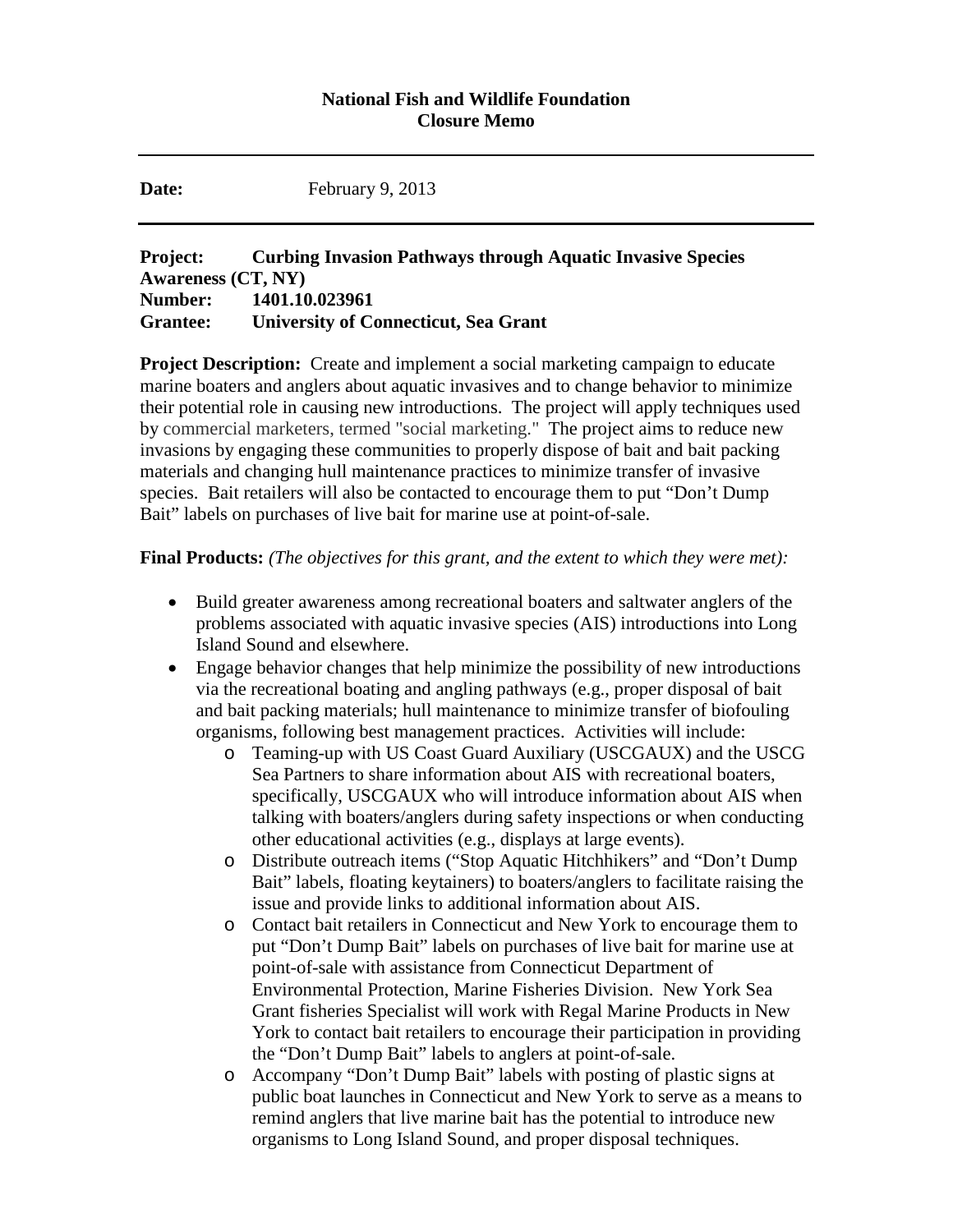- o Post waterproof posters at marinas, particularly those that cater to transient boaters raising the issue of AIS introductions from hull fouling and direct boaters to a web site(s) that has information on best management practices for hull maintenance. Distribute posters with the assistance of the Connecticut and New York Marine Trades Associations and Clean Marina Programs.
- o Develop an enhanced set of LIS Invasive Species field cards serve as a visual guide to marine resource users of the more common invasive species currently present, with comparisons to native species. New species added, include the Chinese mitten crab, currently in the Hudson River, and the new tunicate species in eastern LIS, *Clavelina lepadiformis*.
- o Share materials and information with boaters and anglers at the annual fishing and boating shows.

*Three flotillas of US Coast Guard Auxiliary from three Divisions in Connecticut shared AIS messages and handed out materials at the same time. Worked with other partners, including the: Coast Guard Sea Partners program, and the CT DEEP divisions of Boating and Marine Fisheries to share the same messages.*

*Produced and distributed outreach materials promoting three simple AIS spread prevention messages ("Don't Dump Bait"; "Keep Hulls Clean"; and "Stop Aquatic Hitchhikers / Protect Our Waters") during US Coast Guard Auxiliary inspections or visits, at boating and fishing shows, and by retailers of live marine bait.* 

*Applied 40,000 stickers at point-of-sale by ten bait retailers (2011) with four returning bait retailers (2012) volunteering to participate in the project.*

*Posted 75 laminated posters of sticker by bait retailers and at some boat ramps. Distributed 1,000 neck wallets at boating and fishing shows in 2011. Distributed 15,000 ruler stickers to anglers via bait retailers, CT DEEP, US Coast Guard, US Coast Guard Auxiliary and Sea Grant, and boating and fishing shows. Distribute 8,000 key chains to boaters / anglers via US Coast Guard, US Coast Guard Auxiliary and Sea Grant at boating and fishing shows*

*Posted 800 plastic multi-lingual signs about "Keep Hulls Clean" at coastal boat ramps by state partners. Distributed 1,500 Stop Aquatic Hitchhikers / Protect Our Waters Magnets to boaters and anglers at 2011 boating and fishing shows, and by US Coast Guard, Coast Guard Auxiliary and Sea Grant.*

*Distributed 300 Hull Fouling Posters by mail, Sea Grant, and US Coast Guard Auxiliary Create updated and distribute 1,000 Long Island Sound Invasive Species field card sets by Sea Grant for use / distribution by US Coast Guard Auxiliary during surveys, at US Coast Guard Open Houses, and selectively at 2011 and 2012 boating and fishing shows.* 

*Materials were distributed in a variety of ways, including:*

- *Fishing and Boating shows – Space for a small display was provided courtesy of CT DEEP at both the CMTA Hartford Boat Show in January 2011, 2012, and*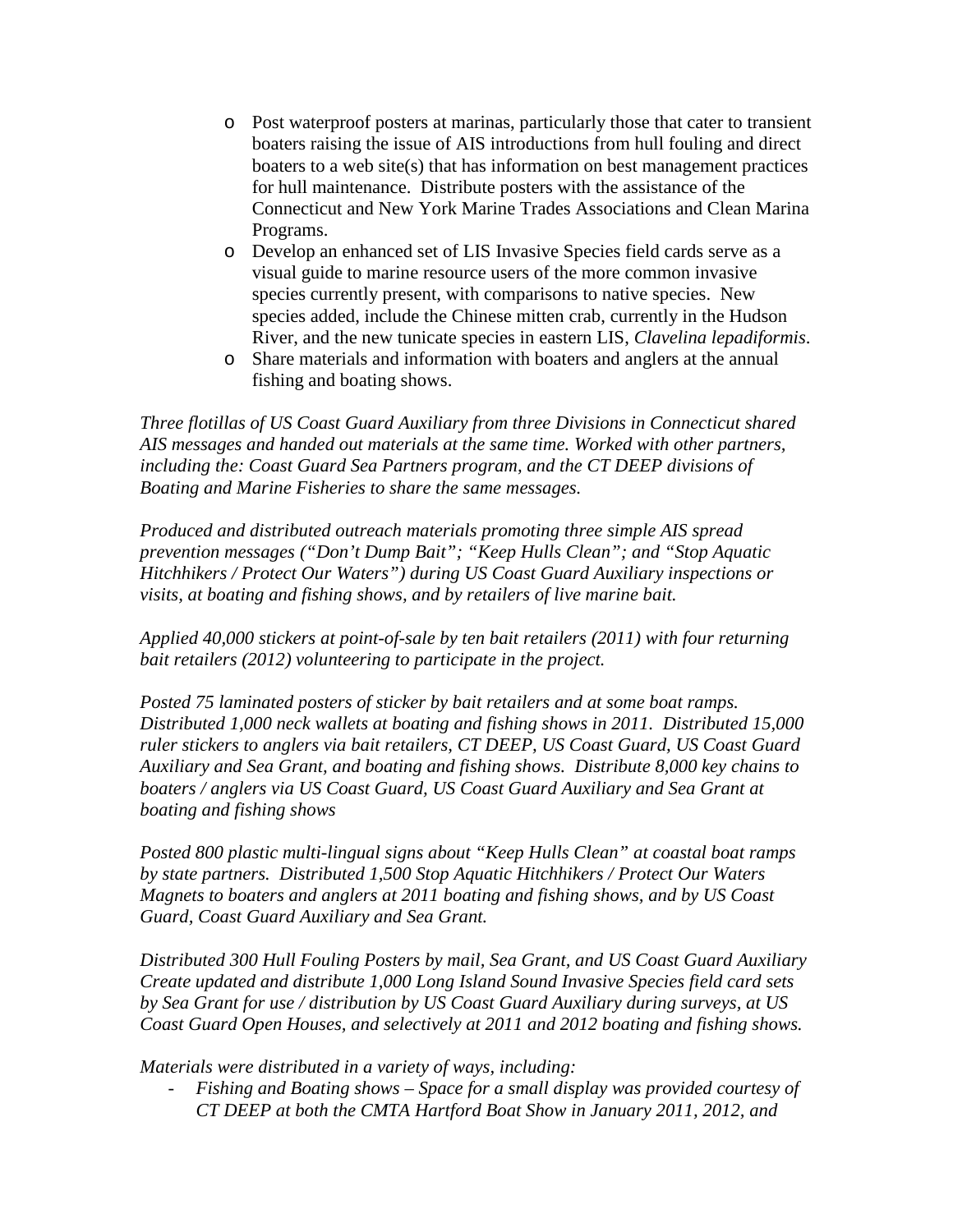*2013 and the North East Fishing and Hunting Show (Hartford) in February 2011, 2012, and 2013. Neck wallets and magnets were handed out in 2011, ruler stickers and key chains in 2012 and 2013.*

- *US Coast Guard Sector Long Island Sound Open House invasive species display – May 2011 and 2012, New Haven*
- *Mystic Aquarium World Oceans Day display – June 2011 and 2012 (Mystic); Cove Marina Boat Show, Norwalk (September 2012) – Coast Guard Auxiliary display*
- *Bait retailers – 10 retailers along Connecticut coast volunteered to apply stickers at point-of-sale, display ruler stickers for pick-up, and post information in 2011; four continued to do so in 2012.*
- *Laminated copies of the bait sticker in an 81/2" x 11" format were generated and shared with both bait shops as well as the Coast Guard Auxiliary Divisions.*
- *Marinas – posters were to 32 coastal marinas in CT and RI that cater to transient boaters; posters distributed also by US Coast Guard Auxiliary and Connecticut Sea Grant to other marinas. USCG Auxiliary*
- *Provided introductory training on aquatic invasive species to members of the US Coast Guard Auxiliary during their March 2011 annual District meeting, held in Mystic.*
- *Through three Coast Guard Auxiliary Divisions. Division 25 had a booth for World Oceans Day at Mystic Aquarium, and Division 7 had one at the Cove Marina in-water boat show in Norwalk. Division 24 shared materials with participants at the Guilford Duck Races (Guilford, September 2012) and the Hammonasset Jamboree (Madison, October 2012). Members of flotillas in Division 7 (Fairfield CT to Mamaroneck NY) conducted 662 vessel inspections during 2012 and spoke about not dumping bait to at least 400 of these boaters. More than 1,000 program visits were made, during which discussions about not dumping bait were conducted about 50% of the time.*
- Survey boaters and anglers about whether they have heard of AIS, have seen any of the posters or labels, and if so, have they changed their behavior in any way to reduce the risk that they could contribute to AIS introductions and movement. At end of project at least 10% of Connecticut marine anglers surveyed indicate they have seen and followed the "Don't Dump Bait" labels, are aware of AIS, and dispose of unused live marine bait and seaweed packing material in the trash. At end of project, at least 10% of Connecticut boaters surveyed indicating they have seen the "Stop Aquatic Hitchhikers" label are aware of AIS, and can name at least one best management practice to minimize the transport of aquatic organisms via recreational boating.
- Survey bait retailers who volunteered to use the "Don't Dump Bait" labels to determine if they have done so during the season and to gauge reactions by anglers to the placement of the stickers on bait boxes, as well as marinas to determine if the hull fouling posters have been displayed prominently. At end of project, at least 25% of participating Connecticut and New York marine bait dealers surveyed share "Don't Dump Bait" advisory messages regularly with anglers at point-of-sale. At end of project, at least 25% of the marinas sent the hull fouling posters have displayed them in prominent space.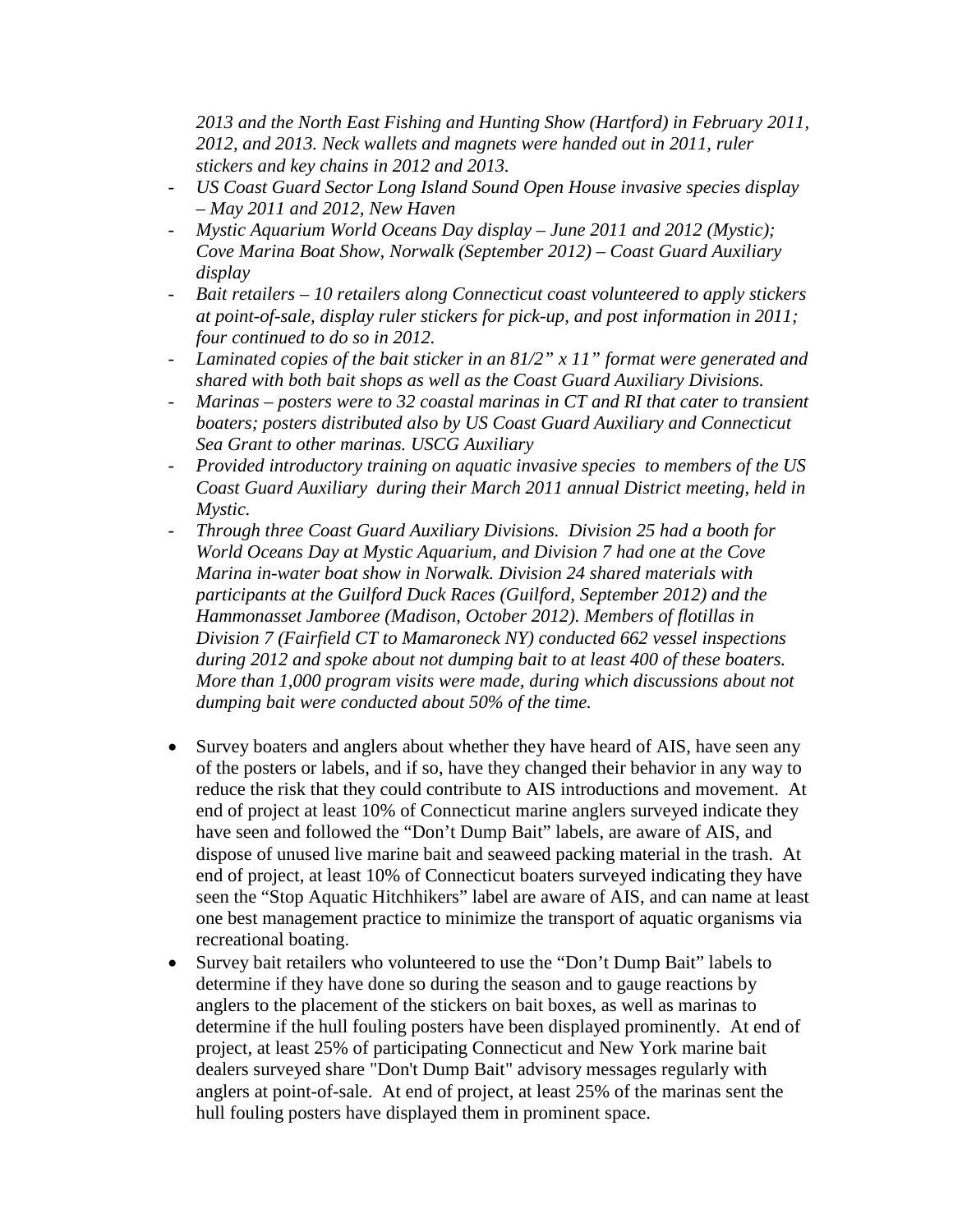Surveys were conducted of boaters and anglers 18 years and older at boat ramps. The purpose of the survey was to determine the level of awareness of coastal boaters and anglers about AIS, document current behaviors that could increase / decrease risk of spreading organisms, and determine the success of the AIS messaging and outreach. Surveys were completed with 229 boaters and anglers (168 self-identified as both an angler and a boater), at 22 ramps/marinas in 16 coastal towns in 2011. An additional 166 boaters and anglers (80 self-identified as both an angler and a boater) were at 14 boat ramps in eight towns in southwestern Connecticut. 395 interviews were conducted with boaters/anglers from 131 Connecticut town and 10 New York towns, at 34 coastal boat ramps from Groton to Greenwich. Overall, 395 boaters and anglers were interviewed during the course of two summers

*At least 10% of Connecticut marine anglers surveyed indicate they have seen and followed the "Don't Dump Bait" labels, are aware of AIS, and dispose of unused live marine bait and seaweed packing material in the trash. Baseline = 0 marine anglers*

*Have seen "Don't Dump Bait" labels: In 2011, 18.2% (35) anglers and in 2012 63.1% (99) of anglers/boaters indicated they had seen the message.*

*Awareness: 94.3% (216) of all boaters and anglers in 2011 and 76.5% (127) of all boaters and anglers in*

*2012 indicated "yes" when asked if they had ever heard of aquatic invasive species. Disposal of bait: Of 147 anglers in 2011 and of 85 anglers in 2012 that use live marine bait, 96.6% or 142 in 2011 and 92.9% or 79 in 2012 disposed of marine bait by one or more appropriate ways (take home, share, put in trash) and only 2.7% or 4 in 2011 and 6 or 7.1% in 2012 dumped the unused live bait over the side.*

*Disposal of seaweed/packing materials: Of 147 anglers responding in 2011 and of 80 responding in 2012, all 147 or 100% disposed of the packing materials in an appropriate way (take home, dump in trash, share) in 2011 and 72 or 90% disposed of the packing materials in an appropriate way (take home, dump in trash, share) in 2012. Eight or 8% in 2012 indicated they dumped it over the side.*

*Indicator 3 (met): At least 10% of Connecticut boaters surveyed indicate they have seen the "Stop Aquatic Hitchhikers" label, are aware of AIS, and can name at least one best management practice (BMP) to minimize the transport of aquatic organisms via recreational boating.* 

*Feedback was also received from participating bait retailers. Several boat shops owners/managers requested larger signs with more information on invasive species to post in their shops in lieu of applying the individual stickers at point-of-sale. Many of the bait retailers did indicate support for sharing the message, and some have volunteered to distribute the remaining stickers available in 2013. Ten Connecticut bait retailers volunteered to apply the bait stickers at point of sale in 2011 as well as post laminated signs in 2011. Post-season follow-up with 7 of 10 bait retailers found that only one had trouble applying the stickers at point-of-sale due to the time it took in a busy store. One other applied them, but found it hard, given the small number of staff. Five retailers or 50% had no problem applying the stickers during sales and felt the stickers were largely well-received by anglers. In 2012, four (4) bait retailers offered to distribute the stickers again. All requested more stickers during the season. Follow-up indicated that all four (100%) applied the stickers at point-of-sale while supplies lasted and all10 retailers participating in 2011 posted the laminated bait sticker signs in 2012. The NY Sea Grant project partner did not pursue working with bait retailers on Long Island due to lack of the time.*